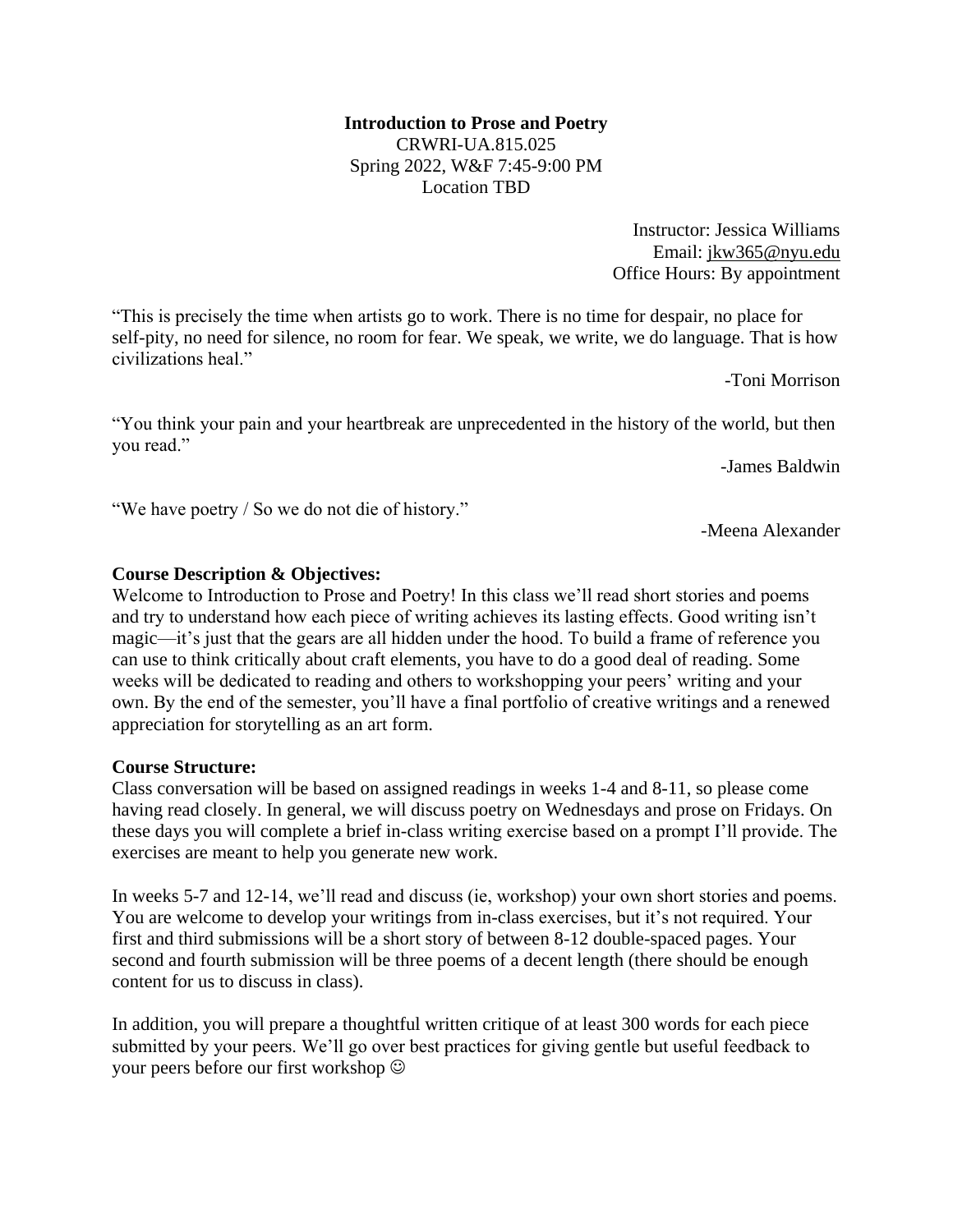#### **SUBMISSIONS**

Short stories should be between 8-12 pages, double-spaced with size 12 font, Times New Roman. (Approximately 300 words per page.) Poetry submissions should be 3 poems at a time. Please mark each page with page numbers and your last name.

The deadline for submissions is seven days prior to your workshop. It's crucial that you submit your work on time so that others can adequately read and respond. Your submissions can be uploaded via NYU Classes. **Submit workshop pieces via NYU Classes seven days prior to the class you are to be workshopped in.**

## **READING RESPONSES**

You will complete three 500-word reading responses, due on the Wednesdays of weeks 3, 8, and 11. In these responses, choose either a short story or two poems from the syllabus that we've covered in class and write about an element of its craft. You might choose to talk about how the author develops a main character so that they seem to us like a real person, or why a story's dialogue is particularly effective, or how the details in a poem manage to be at once specific and universal. **Submit reading responses via NYU Classes before class begins on the Wednesday they are due.**

# **CRITIQUES**

You are responsible for writing a 300-word critique for each of your peers' submissions. This should be a typed, one-page letter in which you clearly outline what's working and what isn't working in the piece. Aim to be as specific as possible. What do you like about it? A certain image? The point of view? The protagonist or one of the side characters? What suggestions do you have for ways the writer can improve their work? **Submit critiques to me via email at least 24 hours prior to class.** I will combine and share the critiques with each writer after their workshop.

#### **FINAL PORTFOLIO**

At the end of the semester, you will submit a final portfolio. This will include all your workshop submissions, the feedback I have given you, and revised drafts. Your portfolio should include a 1–2-page letter about your revisions.

#### **EXTRA CREDIT**

You can earn extra credit (up to 10% added to your grade) by attending a virtual reading at NYU or any other venue in NYC and writing a 500-word response about the most interesting things you heard or learned. I encourage you to ask the author a craft question during the Q&A portion of the event.

#### **GRADING**

**Participation: 25% Reading Responses: 15% Workshop Submissions: 20% Critiques: 20% Revised Portfolio: 20%**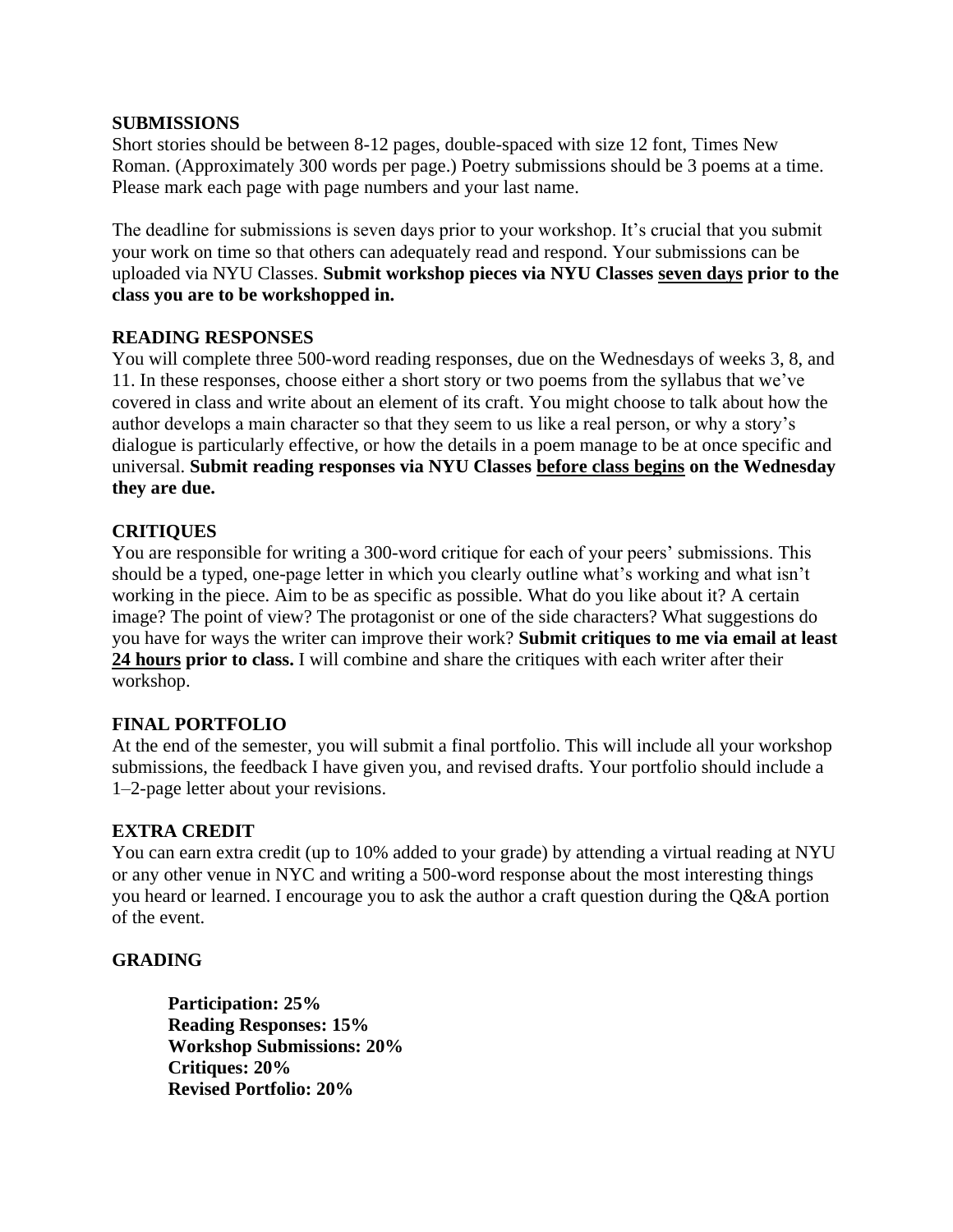## **ATTENDANCE**

Your attendance is important, and so is your punctuality. Please arrive/log in on time. You are permitted one unexcused absence. Beyond that, I ask that you communicate with me if circumstances are such that you need to miss class. **Each unexcused absence after the first one may lower your grade by five percent.**

You will be considered tardy if you arrive to class more than 15 minutes late. Two instances of tardiness will equal one unexcused absence.

## **CELL PHONES/ELECTRONIC DEVICES**

Devices are permitted for in-class use.

## **OFFICE HOURS**

You are not required to attend office hours, but I encourage you to schedule an appointment with me, especially after your first workshop. Please email me to schedule.

## **PLAGIARISM**

Plagiarism is strictly forbidden. Don't do it. You'll fail this course and be reported to the University.

# **DISABILITY DISCLOSURE STATEMENT**

Academic accommodations are available to any student with a chronic, psychological, visual, mobility, learning disability, or who is deaf or hard of hearing. Students should register with the Moses Center for Students with Disabilities at 212-998-4980, or at 726 Broadway (2nd floor) or at [www.nyu.edu/csd.](http://www.nyu.edu/csd)

#### **STUDENT WELLNESS POLICY**

Creative writing is a space to explore things that often go left unsaid. It can and should be used to talk about universal fears and experiences. However, if I suspect that you are unwell or that the piece you've submitted is a cry for help, it will be my responsibility to alert the University. If you feel you need someone to talk to at any point in the semester, you can feel safe to reach out to me and I can guide you to the NYU Wellness Center.

#### **SCHEDULE**

Please complete the assigned reading *before* the date where the readings are listed.

#### **Week One**

## **Wednesday, Feb 3rd**

## **First day of class/Introduction**

Louise Erdrich, ["Advice to Myself"](https://wordsfortheyear.com/2016/05/04/advice-to-myself-by-louise-erdrich/); LitHub, ["You Don't Know Anything and Other Writing](https://lithub.com/you-dont-know-anything-and-other-writing-advice-from-toni-morrison/)  [Advice from Toni Morrison"](https://lithub.com/you-dont-know-anything-and-other-writing-advice-from-toni-morrison/); [What makes a poem … a poem? -](https://www.youtube.com/watch?v=JwhouCNq-Fc) Melissa Kovacs (Youtube video) **Writing Prompt**

Friday, Feb  $5^{\circ}$ **Fiction: The Late-Stage Reveal**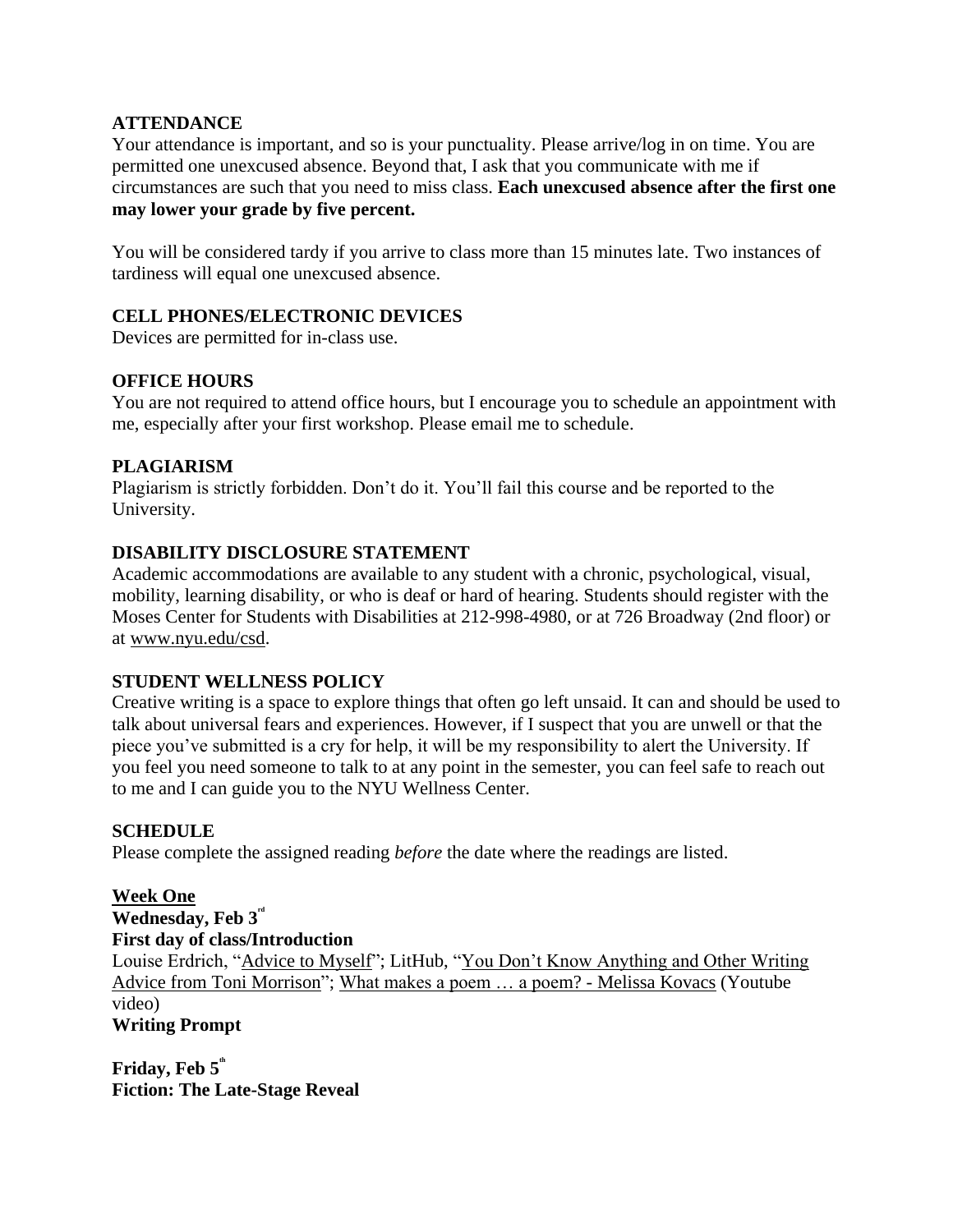Jhumpa Lahiri, ["A Temporary Matter"](http://djrabb72.weebly.com/uploads/2/2/6/9/22696388/a_temporary_matter.pdf) and Octavia Butler, ["Speech Sounds"](https://www.unl.edu/english/docs/englishweek17/engl200-speechsounds.pdf) **Writing Prompt**

## **Week Two** Wednesday, Feb  $10<sup>th</sup>$ **Poetry: Channeling Outrage**

Langston Hughes, ["I, Too"](https://www.poetryfoundation.org/poems/47558/i-too); Claude McKay, ["If We Must Die"](https://www.poetryfoundation.org/poems/44694/if-we-must-die); Afaa Michael Weaver, ["American Income"](https://www.poetryfoundation.org/poetrymagazine/poems/49296/american-income); Terrance Hayes, ["George Floyd"](https://www.newyorker.com/magazine/2020/06/22/george-floyd) and "American Sonnet for My Past and [Future Assassin \["Why are you bugging me you stank minuscule husk"\]"](https://www.poetryfoundation.org/poetrymagazine/poems/143917/american-sonnet-for-my-past-and-future-assassin-598dc83c976f1); Danez Smith, ["not an](https://poets.org/poem/not-elegy-mike-brown)  [elegy for Mike Brown"](https://poets.org/poem/not-elegy-mike-brown); Reginald Dwayne Betts, ["When I Think of Tamir Rice While Driving"](https://poets.org/poem/when-i-think-tamir-rice-while-driving); Audre Lord, ["Power"](https://www.poetryfoundation.org/poems/53918/power-56d233adafeb3); Aracelis Girmay, ["From the Black Maria"](https://www.poetryfoundation.org/poems/141994/i-the-black-maria) **Writing Prompt**

**Friday, Feb 12th Fiction: Imagining the Lives of Others** Ta-Nehisi Coates, ["Conduction"](https://www.newyorker.com/magazine/2019/06/10/conduction) and Zadie Smith, ["Crazy They Call Me"](https://www.newyorker.com/magazine/2017/03/06/crazy-they-call-me) **Writing Prompt**

# **Week Three**

Wednesday, Feb  $17<sup>th</sup>$ 

## **Poetry: Remembering**

Gwendolyn Brooks, ["The Bean Eaters"](https://www.poetryfoundation.org/poetrymagazine/poems/28110/the-bean-eaters); Cortney Lamar Charleston, ["When I Grow Up I Want to](https://www.poetryfoundation.org/poetrymagazine/poems/144621/when-i-grow-up-i-want-to-be-a-martyr)  [Be a Martyr";](https://www.poetryfoundation.org/poetrymagazine/poems/144621/when-i-grow-up-i-want-to-be-a-martyr) Joy Harjo, ["Conflict Resolution for Holy Beings";](https://www.poetryfoundation.org/poems/141847/conflict-resolution-for-holy-beings) Aracelis Girmay, ["& When We](https://blog.bestamericanpoetry.com/the_best_american_poetry/2018/02/where-my-dreaming-and-my-loving-live-poetry-the-body-aracelis-girmay.html)  [Woke"](https://blog.bestamericanpoetry.com/the_best_american_poetry/2018/02/where-my-dreaming-and-my-loving-live-poetry-the-body-aracelis-girmay.html); Ocean Vuong, ["Audobade with Burning City"](https://www.poetryfoundation.org/poetrymagazine/poems/56769/aubade-with-burning-city) and ["Not Even This"](https://www.poetryfoundation.org/poetrymagazine/poems/152940/not-even-this); Sally Wen Mao, ["Close Encounters of the Liminal Kind"](https://kenyonreview.org/kr-online-issue/2014-fall/selections/sally-wen-mao-763879/); Kristiana Rae Colón, ["a remix for remembrance"](https://www.poetryfoundation.org/poetrymagazine/poems/58060/a-remix-for-remembrance)

# **Writing Prompt**

*First reading response due*

# Friday, Feb  $19^{\circ}$

# **Fiction: Conversational Dialogue**

Jamel Brinkley, "A Lucky Man"; Anthony Veasna So, ["Three Women of Chuck's Doughnuts"](https://www.newyorker.com/magazine/2020/02/10/three-women-of-chucks-donuts); New Yorker, "*Anthony Veasna So [on the Alienation and Comfort of Doughnut Shops](https://www.newyorker.com/books/this-week-in-fiction/anthony-veasna-so-02-10-20)*" **Writing Prompt**

**Week Four Wednesday, Feb 24th Poetry: Beholding the Self** Lucille Clifton, ["homage to my hips"](https://www.poetryfoundation.org/poems/49487/homage-to-my-hips) and ["poem to my uterus"](https://poets.org/poem/poem-my-uterus); Sharon Olds, ["Ode to My](https://onbeing.org/poetry/ode-to-my-whiteness/)  [Whiteness"](https://onbeing.org/poetry/ode-to-my-whiteness/) and ["Ode to the Hymen"](https://poetryarchive.org/poem/ode-to-the-hymen/); Yusef Komunyakaa, ["Anondyne"](https://poetrysociety.org/features/ars-poetica/yusef-komunyakaa); Dorothy Chain, ["Ode to](https://www.poetryfoundation.org/poetrymagazine/poems/154237/ode-to-chinese-superstitions-haircuts-and-being-a-girl)  [Chinese Superstitions, Haircuts, and Being a Girl"](https://www.poetryfoundation.org/poetrymagazine/poems/154237/ode-to-chinese-superstitions-haircuts-and-being-a-girl); Lucille Clifton, ["won't you celebrate with](https://www.poetryfoundation.org/poems/50974/wont-you-celebrate-with-me)  [me"](https://www.poetryfoundation.org/poems/50974/wont-you-celebrate-with-me); Marissa Davis, ["In the Beginning Was"](https://www.peachmgzn.com/marissa-davis) *Special Guest: Marissa Davis* **Writing Prompt**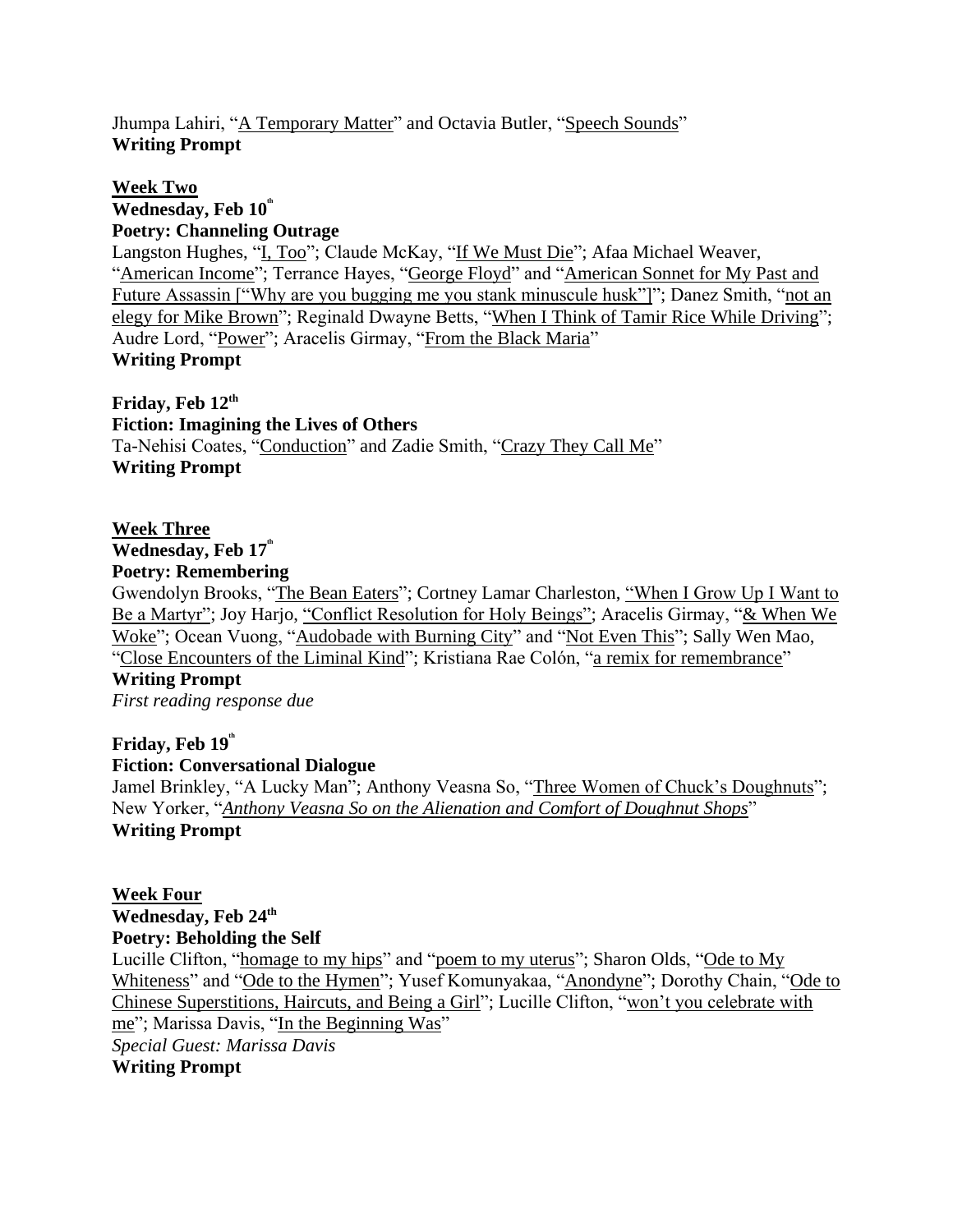**Friday, Feb 26th Fiction: Retrospective** Toni Morrison, [Recitatif;](https://www.cusd80.com/cms/lib/AZ01001175/Centricity/Domain/1073/Morrison_recitatifessay.doc.pdf) Chimamanda Ngozi Adichie, ["Apollo"](https://www.newyorker.com/magazine/2015/04/13/apollo) and ["Notes on Grief"](https://www.newyorker.com/culture/personal-history/notes-on-grief) **Writing Prompt**

**Week Five Wednesday, March 3 rd** Fiction Workshop 1 (Group A)

**Friday, March 5th** Fiction Workshop 2 (Group B)

**Week Six Wednesday, March 10th** Fiction Workshop 3 (Group C)

**Friday, March 12th** Poetry Workshop 1 (Group A)

**Week Seven Wednesday, March 17th** Poetry Workshop 2 (Group B)

**Friday, March 19th** Poetry Workshop 3 (Group C)

**Week Eight Wednesday, March 24th Poetry: Acknowledging Influence** Gwendolyn Brooks, ["We Real Cool"](https://www.poetryfoundation.org/poetrymagazine/poems/28112/we-real-cool); Terrance Hayes, ["The Golden Shovel"](https://www.poetryfoundation.org/poems/55678/the-golden-shovel); Joy Harjo, "An [American Sunrise"](https://www.poetryfoundation.org/poetrymagazine/poems/92063/an-american-sunrise); Nicole Sealey, ["Object Permanence"](https://www.aprweb.org/poems/object-permanence); Danez Smith, "My Bitch!"; EJ Koh, ["Beyonce's Quadruple Platinum Single –](https://howjournal.files.wordpress.com/2012/12/beyoncc3a9_s-quadruple-platinum-single.pdf) An English to English Translation" **Writing Prompt** *Second reading response due*

**Friday, March 26th Fiction: Suspending the Moment // Second Person POV** Edwidge Danticat, ["Without Inspection"](https://www.newyorker.com/magazine/2018/05/14/without-inspection); Lesley Nneka Arimah, ["The Future Looks Good"](https://pankmagazine.com/piece/the-future-looks-good/); Jamil Jan Kochai ["Playing Metal Gear Solid V: The Phantom Pain"](https://www.newyorker.com/magazine/2020/01/06/playing-metal-gear-solid-v-the-phantom-pain) **Writing Prompt**

**Week Nine**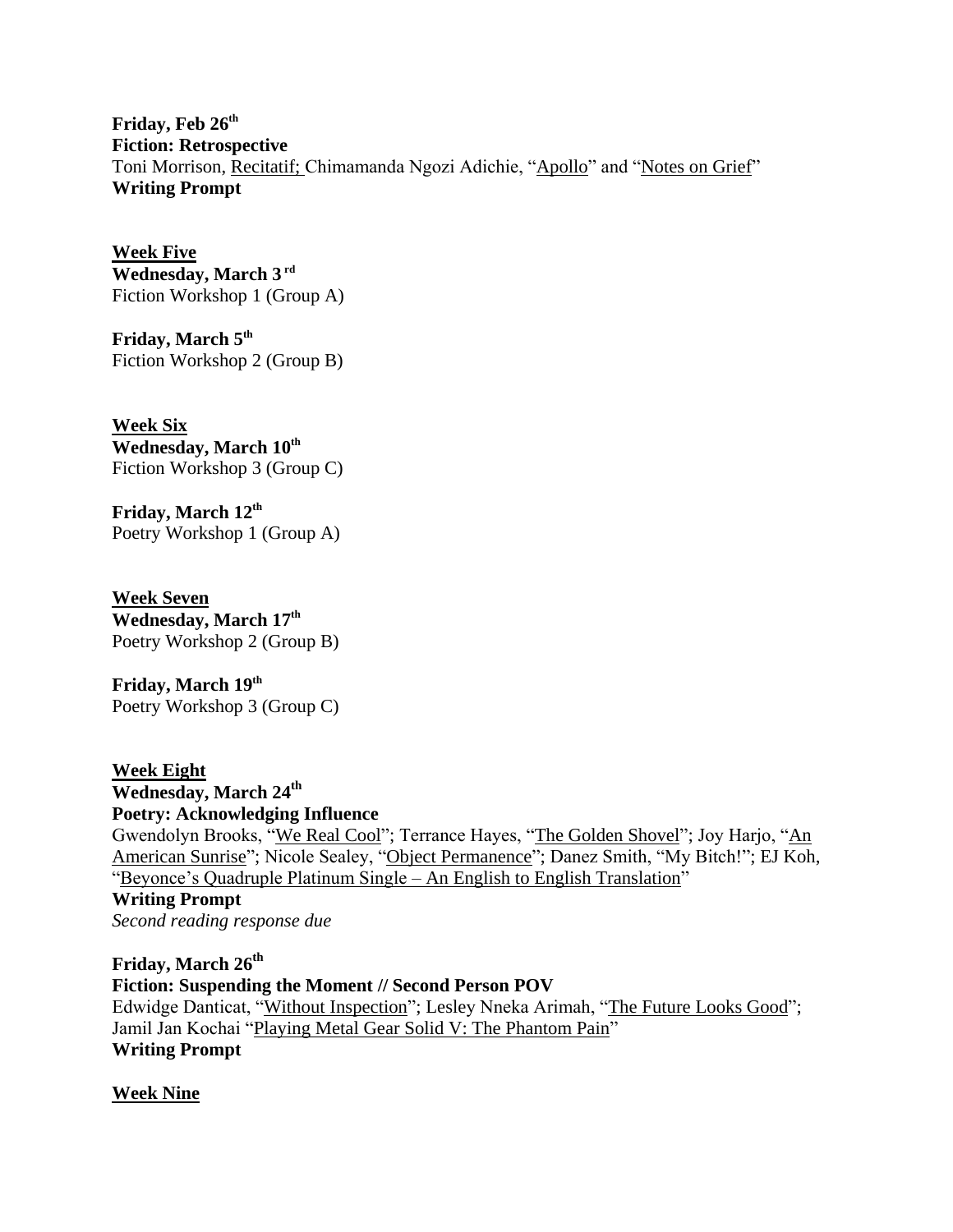## **Wednesday, March 31st**

## **Poetry: Dream Worlds/Narrative Space**

Ishion Hutchinson, ["Black Space"](https://www.poetryfoundation.org/poetrymagazine/poems/91662/black-space); Aracelis Girmay, ["The Dream"](https://www.poetryfoundation.org/poems/56718/the-dream-56d2397aea737); Natalie Diaz, ["My Brother](https://www.poetryfoundation.org/poetrymagazine/poems/56832/my-brother-my-wound)  [My Wound,](https://www.poetryfoundation.org/poetrymagazine/poems/56832/my-brother-my-wound)" ["No More Cake Here,](https://www.poetryfoundation.org/poems/56356/no-more-cake-here)" and ["Dome Riddle"](https://www.poetryfoundation.org/poems/151340/dome-riddle); Sherwin Bitsui, ["From Dissolve"](https://www.poetryfoundation.org/poetrymagazine/poems/146224/from-dissolve) and ["River"](https://www.poetryfoundation.org/poems/51859/river-56d22fe2e08fa); Terrance Hayes, ["American Sonnet for My Past and Future Assassin](https://www.poetryfoundation.org/poetrymagazine/poems/143917/american-sonnet-for-my-past-and-future-assassin-598dc83c976f1) ["I lock you in an [American sonnet that is part prison"\]";](https://www.poetryfoundation.org/poetrymagazine/poems/143917/american-sonnet-for-my-past-and-future-assassin-598dc83c976f1) Poetry Foundation Editors' Discussion of "American Sonnet…" – [Listen Here](https://www.poetryfoundation.org/podcasts/144101/terrance-hayes-reads-american-sonnet-for-my-past-and-future-assassin)

# **Writing Prompt**

**Friday, April 2 nd Fiction:**  Weike Wang, ["Omakase"](https://www.newyorker.com/magazine/2018/06/18/omakase); New Yorker, "*[Weike Wang on the Privilege of Not Having to Think](https://www.newyorker.com/books/this-week-in-fiction/fiction-this-week-weike-wang-2018-06-18)  [About Race](https://www.newyorker.com/books/this-week-in-fiction/fiction-this-week-weike-wang-2018-06-18)*"; Susan Choi, ["Flashlight"](https://www.newyorker.com/magazine/2020/09/07/flashlight); New Yorker, "*[Susan Choi On How Much She Can Leave](https://www.newyorker.com/books/this-week-in-fiction/susan-choi-09-07-20?source=search_google_dsa_paid&gclid=Cj0KCQjw59n8BRD2ARIsAAmgPmKdrf01T8JjsT6edyUkJB1QrgP8ZDUFWqUZ0TfHbw3vHAU7FZea4rEaAiG8EALw_wcB)*  [Out](https://www.newyorker.com/books/this-week-in-fiction/susan-choi-09-07-20?source=search_google_dsa_paid&gclid=Cj0KCQjw59n8BRD2ARIsAAmgPmKdrf01T8JjsT6edyUkJB1QrgP8ZDUFWqUZ0TfHbw3vHAU7FZea4rEaAiG8EALw_wcB)" **Writing Prompt**

## **Week Ten**

**Wednesday, April 7 th Poetry: National Identity**

Li-Young Lee, ["The Cleaving"](https://www.poetryfoundation.org/poems/50871/the-cleaving) and ["Immigrant Blues"](https://www.poetryfoundation.org/poems/52210/immigrant-blues); Marilyn Chin, ["Little Box Opens Up"](https://www.poetryfoundation.org/poetrymagazine/poems/89357/little-box-opens-up); Sally Wen Mao, ["Resurrection"](https://www.poetryfoundation.org/poems/149819/resurrection-5cb8f5cb4ca0c); Emily Jungmin Yun, ["American Dream"](https://www.poetryfoundation.org/poetrymagazine/poems/144624/american-dream), ["Bell Theory"](https://www.poetryfoundation.org/poetrymagazine/poems/92386/bell-theory), and ["An Ordinary Misfortune"](file:///C:/Users/jwilliams01/Downloads/An%20Ordinary%20Misfortune%20%5b%22She%20is%20girl.%20She%20is%20gravel.%22%5d%20BY%20EMILY%20JUNGMIN%20YOON%20She%20is%20girl.%20She%20is%20gravel.%20She%20is%20grabbed.%20She%20is%20grabbed%20like%20handfuls%20of%20gravel.%20Gravel%20grated%20by%20water.%20Her%20village%20is%20full%20of%20gravel%20fields.%20It%20is%201950.%20She%20is%20girl.%20She%20is%20grabbed.%20She%20is%20not%20my%20grandmother,%20though%20my%20grandmother%20is%20girl.%20My%20grandmother’s%20father%20closes%20the%20gates.%20Against%20American%20soldiers,%20though%20they%20jump%20over%20stone%20walls.%20To%20a%20girl%20who%20is%20not%20my%20grandmother.%20The%20girl%20is%20gravel%20grabbed.%20Her%20language%20is%20gravel%20because%20it%20means%20nothing.%20Hands%20full%20of%20girl.%20Fields%20full%20of%20gravel.%20Korea%20is%20gravel%20and%20graves.%20Girl%20is%20girl%20and%20she%20will%20never%20be%20a%20grandmother.%20She%20will%20be%20girl,%20girl%20is%20gravel%20and%20history%20will%20skip%20her%20like%20stone%20over%20water.%20Oh%20girl,%20oh%20glory.%20Girl.); José Olivarez, ["Ars Poetica"](https://www.poetryfoundation.org/poetrymagazine/poems/151517/ars-poetica-5dc04e4e608b9); Javier Zamora, ["Looking at a Coyote"](https://www.poetryfoundation.org/poetrymagazine/poems/58468/looking-at-a-coyote); Franny Choi, ["Split Mouth"](https://www.youtube.com/watch?v=BuQNwlecYdk) (YouTube video) **Writing Prompt**

# **Friday, April 9 th Fiction: A Child's Point of View**

ZZ Packer, ["Brownies"](http://writ101van.weebly.com/uploads/2/2/7/3/22735066/packer_brownies.pdf); Toni Cade Bambara, ["Gorilla, My Love"](https://www.bhamcityschools.org/cms/lib5/AL01001646/Centricity/Domain/4460/gorilla-my-love.pdf); Jamaica Kincaid, ["Girl"](https://macmedplacebo.files.wordpress.com/2015/12/girl-jamaica-kincaid.pdf) **Writing Prompt**

**Week Eleven Wednesday, April 14 th Poetry: Colloquial Language/Performance** José Olivarez, ["wherever i'm at that land is Chicago"](https://www.poetryfoundation.org/poetrymagazine/poems/151519/wherever-im-at-that-land-is-chicago), ["despecho hour at the casa azul restaurante](https://www.poetryfoundation.org/poetrymagazine/poems/151516/despecho-hour-at-the-casa-azul-restaurante-y-cantina)  [y cantina"](https://www.poetryfoundation.org/poetrymagazine/poems/151516/despecho-hour-at-the-casa-azul-restaurante-y-cantina); Hanif Abdurraqib, ["It Is Maybe Time to Admit That Michael Jordan Definitely](https://poets.org/poem/it-maybe-time-admit-michael-jordan-definitely-pushed)  [Pushed Off"](https://poets.org/poem/it-maybe-time-admit-michael-jordan-definitely-pushed) and ["Ode to Biggie"](https://www.youtube.com/watch?v=aop1sGjhgH8) (Youtube video); Danez Smith, ["Dinosaurs in the Hood"](https://www.poetryfoundation.org/poetrymagazine/poems/57585/dinosaurs-in-the-hood) (watch [here\)](https://www.youtube.com/watch?v=nJwiOTeKDOQ) and ["dogs!"](https://www.poetryfoundation.org/poetrymagazine/poems/145994/dogs) (watch [here\)](https://www.youtube.com/watch?v=XX7FWtFKqfg&t=166s); [Nas breaks down, "It Ain't Hard to Tell" with Harvard](https://www.youtube.com/watch?v=GdmtQDSZS5I)  [Poetry Prof. Elisa New](https://www.youtube.com/watch?v=GdmtQDSZS5I) (Youtube video); Listen: [Hip Hop Poetics: A Classroom Playlist;](https://open.spotify.com/playlist/01prTatcxsL2bxLlMaGAND?si=U3PAJvAYTReMUao-B_7UPw)

Selection from Zadie Smith's "On Beauty"

#### **Writing Prompt**

*Third reading response due*

**Friday, April 16 th Fiction: Inanimate Objects**